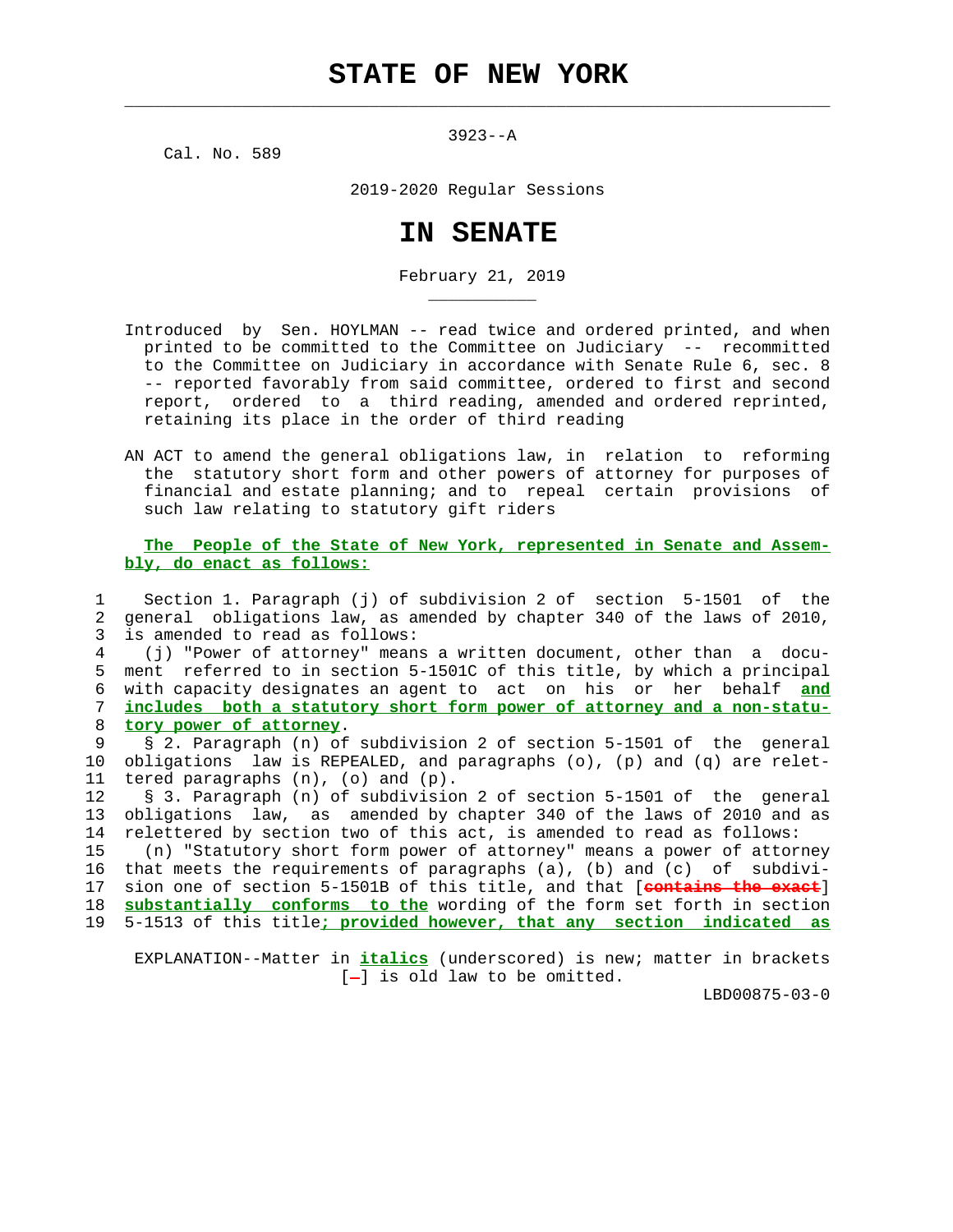1 **"Optional" that is not used may be omitted and replaced by the words** 2 **"Intentionally Omitted"**. [**A mistake in wording, such as in spelling,** 3 **punctuation or formatting, or the use of bold or italic type, shall not** 4 **prevent a**] **A given** power of attorney [**from being deemed a statutory** 5 **short form power of attorney, but the wording of the form**] **substantially** 6 **conforms to the form required pursuant to section 5-1513 of this title** 7 **notwithstanding that the form contains (i) an insignificant mistake in** 8 **wording, spelling, punctuation or formatting, or the use of bold or** 9 **italic type; or (ii) uses language that is essentially the same as, but** 10 **is not identical to, the statutory form, including utilizing language** 11 **from a previous statute. The determination of whether there is substan-** 12 **tial conformity with the form** set forth in section 5-1513 of this title 13 [**shall govern**] **shall not depend on the presence or absence of a partic-** 14 **ular clause. Failing to include clauses that are not relevant to a** 15 **given power of attorney shall not in itself cause such power of attorney** 16 **to be found to not substantially conform with the requirements of such** 17 **form**. The use of the form set forth in section 5-1513 of this title is 18 lawful and when used, it shall be construed as a statutory short form 19 power of attorney. A statutory short form power of attorney may be used 20 to grant authority provided in sections 5-1502A through 5-1502N of this 21 title. A "statutory short form power of attorney" may contain modifica- 22 tions or additions as provided in section 5-1503 of this title[**, but in** 23 **no event may it be modified to grant any authority provided in section** 24 **5-1514 of this title. If the authority (SGR) on the statutory short form** 25 **is initialed by the principal, the statutory short form power of attor-** 26 **ney must be executed in the manner provided in section 5-1501B of this** 27 **title, simultaneously with the statutory gifts rider. A statutory short** 28 **form power of attorney and a statutory gifts rider which supplements it** 29 **must be read together as a single instrument**]. 30 § 4. Subdivisions 1 and 2 of section 5-1501B of the general obli- 31 gations law, as added by chapter 644 of the laws of 2008, the opening 32 paragraph and paragraphs (b) and (c) of subdivision 1, and the opening 33 paragraph and paragraph (a) of subdivision 2 as amended by chapter 340 34 of the laws of 2010, are amended to read as follows: 35 1. To be valid, except as otherwise provided in section 5-1512 of this 36 title, a statutory short form power of attorney, or a non-statutory 37 power of attorney, executed in this state by a principal, must: 38 (a) Be typed or printed using letters which are legible or of clear 39 type no less than twelve point in size, or, if in writing, a reasonable 40 equivalent thereof. 41 (b) Be signed**, initialed** and dated by a principal with capacity, **or in** 42 **the name of such principal by another person, other than a person desig-** 43 **nated as the principal's agent or successor agent, in the principal's** 44 **presence and at the principal's direction, in either case** with the 45 signature of the [**principal**] **person signing** duly acknowledged in the

 46 manner prescribed for the acknowledgment of a conveyance of real proper- 47 ty **in the presence of the principal**. **When a person signs at the direc-** 48 **tion of a principal he or she shall sign by writing or printing the** 49 **principal's name, and printing and signing his or her own name.**

 50 (c) Be signed and dated by any agent acting on behalf of the principal 51 with the signature of the agent duly acknowledged in the manner 52 prescribed for the acknowledgment of a conveyance of real property. A 53 power of attorney executed pursuant to this section is not invalid sole- 54 ly because there has been a lapse of time between the date of acknowl- 55 edgment of the signature of the principal and the date or dates of 56 acknowledgment of the signature or signatures of any agent or agents or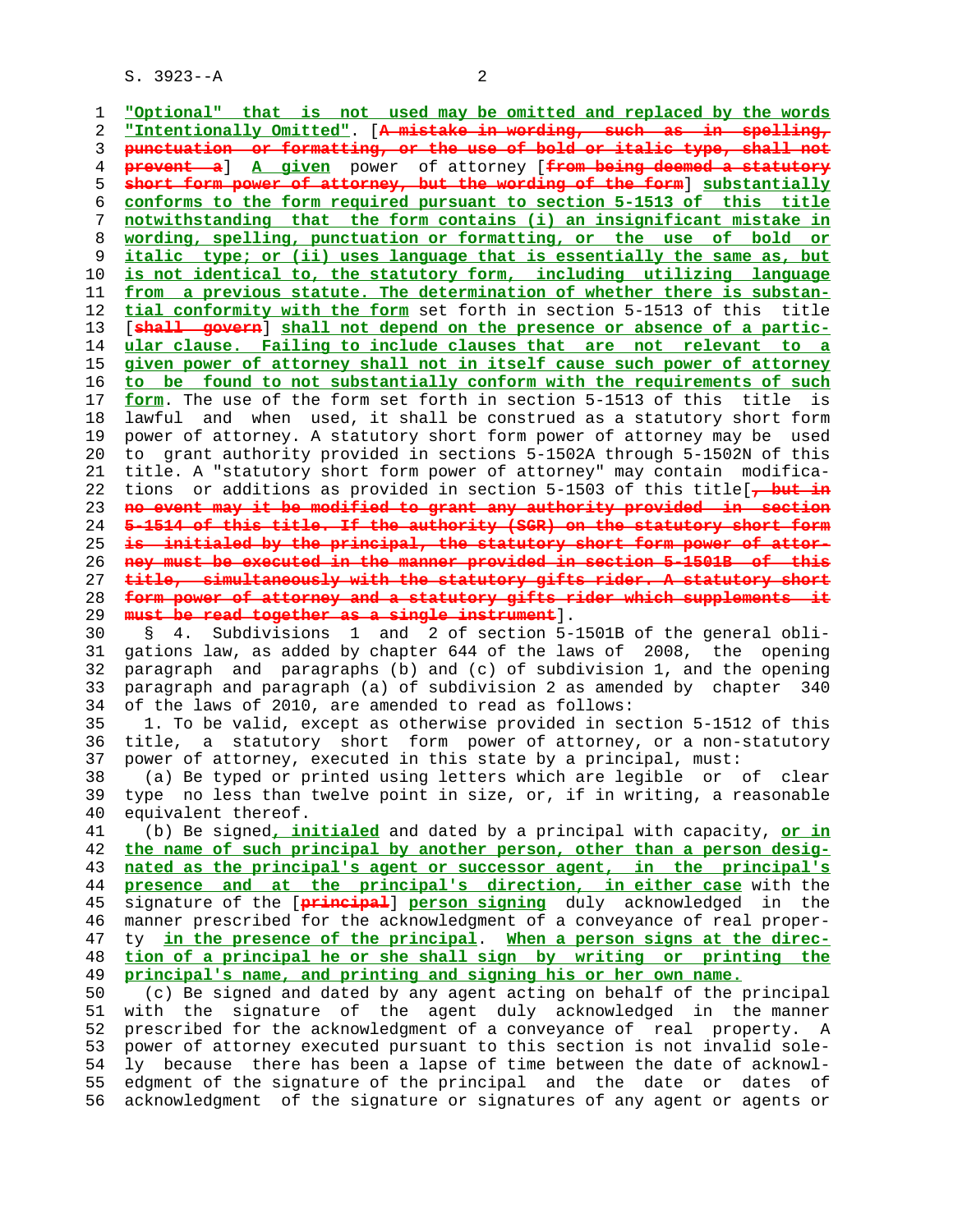1 successor agent or successor agents authorized to act on behalf of the 2 principal or because the principal became incapacitated during any such 3 lapse of time. 4 (d) [**Contain the exact**] **Substantially conform to the** wording of the: 5 (1) "Caution to the Principal" in paragraph (a) of subdivision one of 6 section 5-1513 of this title; and 7 (2) "Important Information for the Agent" in paragraph (n) of subdivi- 8 sion one of section 5-1513 of this title.<br>9 2. [<del>In addition to the requirements</del> 2. [<del>In addition to the requirements of subdivision one of</del> 10 **section, to be valid for the purpose of authorizing the agent to make** 11 **certain gift transactions described in section 5-1514 of this title:** 12 **(a) a statutory short form power of attorney must contain the authori-** 13 **ty (SGR) initialed by the principal and be accompanied by a valid statu-** 14 **tory gifts rider; and** 15 **(b) a non-statutory power of attorney must be executed pursuant to the** 16 **requirements of paragraph (b) of subdivision nine of section 5-1514 of** 17 **this title.**] **Insubstantial variation in the wording of the "Caution to** 18 **the Principal" of paragraph (a) of subdivision one of section 5-1513 of** 19 **this title or of the "Important Information for the Agent" of paragraph** 20 **(n) of subdivision one of section 5-1513 of this title shall not prevent** 21 **a power of attorney from being deemed a statutory short form power of** 22 **attorney or a non-statutory power of attorney.** 23 § 5. Subdivisions 2 and 9 of section 5-1502A of the general obli- 24 gations law, as amended by chapter 340 of the laws of 2010, are amended 25 to read as follows: 26 2. To sell, to exchange, to convey either with or without covenants, 27 to quit-claim, to release, to surrender, to mortgage, to incumber, to 28 partition or to consent to the partitioning, to create, modify or revoke 29 a trust [**unless such creation, modification or revocation is a gift** 30 **transaction governed by section 5-1514 of this title,**] to grant options 31 concerning, to lease or to sublet, or otherwise to dispose of, any 32 estate or interest in land; 33 9. To execute, to acknowledge, to seal and to deliver any deed, 34 creation, modification or revocation of a trust [**unless such creation,** 35 **modification or revocation is a gift transaction governed by section** 36 **5-1514 of this title**], mortgage, lease, notice, check or other instru- 37 ment which the agent may think useful for the accomplishment of any of 38 the purposes enumerated in this section; 39 § 6. Subdivisions 2 and 7 of section 5-1502B of the general obli- 40 gations law, as amended by chapter 340 of the laws of 2010, are amended 41 to read as follows: 42 2. To sell, to exchange, to convey either with or without covenants, 43 to release, to surrender, to mortgage, to incumber, to pledge, to 44 hypothecate, to pawn, to create, modify or revoke a trust [**unless such** 45 **creation, modification or revocation is a gift transaction governed by** 46 **section 5-1514 of this title**] to grant options concerning, to lease or 47 to sublet to others, or otherwise to dispose of any chattel or goods or 48 any interest in any chattel or goods; 49 7. To execute, to acknowledge, to seal and to deliver any conveyance, 50 mortgage, lease, creation, revocation or modification of a trust [**unless** 51 **such creation, modification or revocation is a gift transaction governed** 52 **by section 5-1514 of this title**], notice, check or other instrument 53 which the agent may think useful for the accomplishment of any of the 54 purposes enumerated in this section;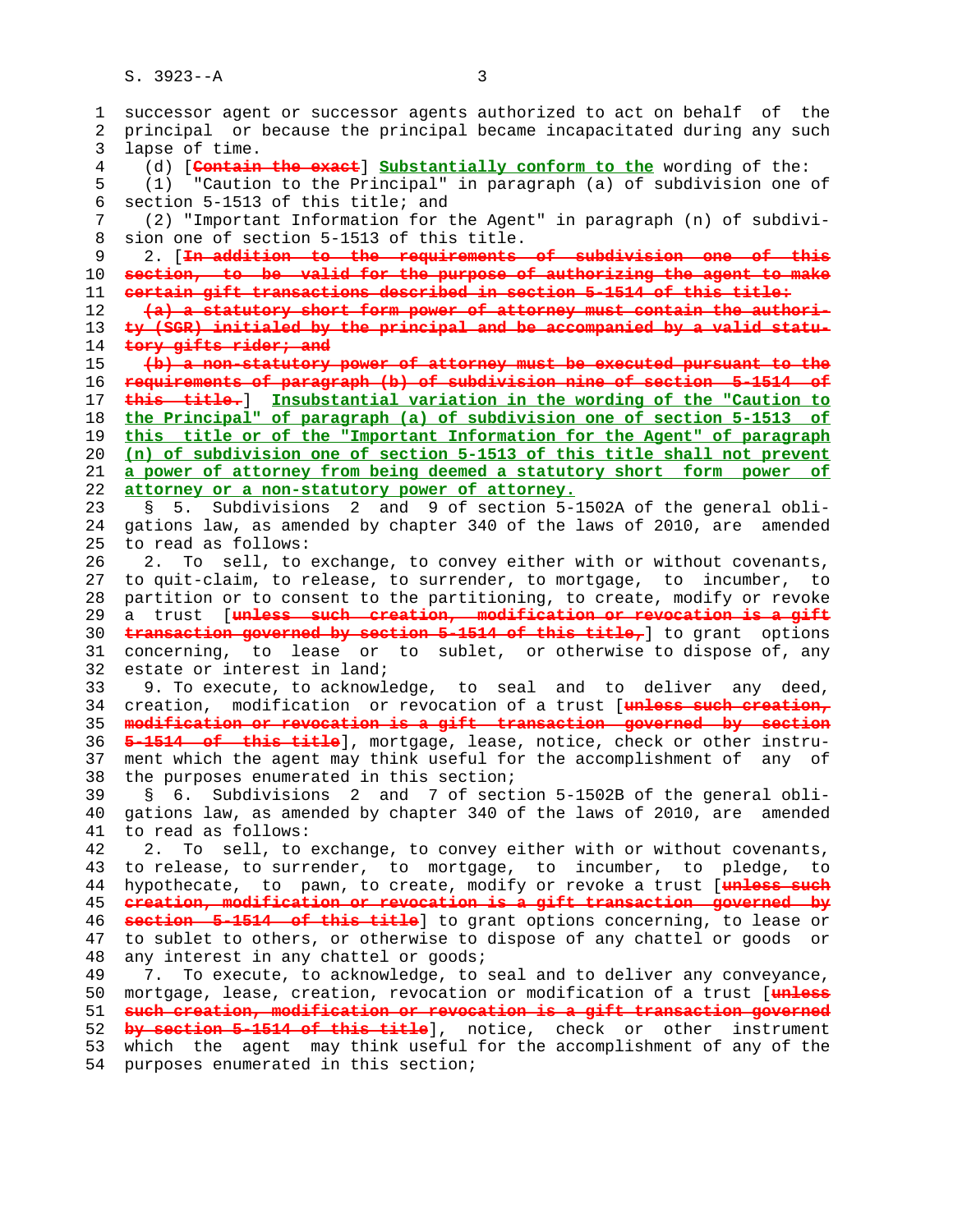1 § 7. Subdivisions 2 and 9 of section 5-1502C of the general obli- 2 gations law, as amended by chapter 340 of the laws of 2010, are amended 3 to read as follows: 4 2. To sell (including short sales), to exchange, to transfer either 5 with or without a guaranty, to release, to surrender, to hypothecate, to 6 pledge, to create, modify or revoke a trust [**unless such creation,** 7 **modification or revocation is a gift transaction governed by section** 8 **5-1514 of this title,**] to grant options concerning, to loan, to trade in, or otherwise to dispose of any bond, share, instrument of similar 10 character, commodity interest or any instrument with respect thereto; 11 9. To execute, to acknowledge, to seal and to deliver any consent, 12 agreement, authorization, creation, modification or revocation of a 13 trust [**unless such creation, declaration, modification or revocation is** 14 **a gift transaction governed by section 5-1514 of this title**], assign- 15 ment, notice, waiver of notice, check, or other instrument which the 16 agent may think useful for the accomplishment of any of the purposes 17 enumerated in this section; 18 § 8. Subdivision 1 of section 5-1502D of the general obligations law, 19 as amended by chapter 644 of the laws of 2008, paragraphs (a) and (b) as 20 amended by chapter 340 of the laws of 2010, is amended to read as 21 follows: 22 1. To continue, to modify, to terminate and to make deposits to and 23 withdrawals from any deposit account, including any joint account with 24 the agent or totten trust for the benefit of the agent, or other banking 25 arrangement made by or on behalf of the principal prior to the creation 26 of the agency, provided, however, that: 27 (a) with respect to joint accounts existing at the creation of the 28 agency, the authority granted hereby shall not include the power to 29 change the title of the account by the addition of a new joint tenant or 30 the deletion of an existing joint tenant, unless the authority to make 31 such changes is [**conveyed in a statutory gifts rider to**] **expressly stat-** 32 **ed otherwise in the "Modifications" section of** a statutory short form 33 power of attorney or in a non-statutory power of attorney signed and 34 dated by the principal with the signature of the principal duly acknowl- 35 edged in the manner prescribed for the acknowledgement of a conveyance 36 of real property, and which is executed pursuant to the requirements of 37 [**paragraph (b) of subdivision nine of**] section [**5-1514**] **5-1501B** of this 38 title, and 39 (b) with respect to totten trust accounts existing at the creation of 40 the agency, the authority granted hereby shall not include the power to 41 add, delete, or otherwise change the designation of beneficiaries in 42 effect for any such accounts, unless the authority to make such addi- 43 tions, deletions or changes is [**conveyed in a statutory gifts rider to**] 44 **expressly stated otherwise in the "Modifications" section of** a statutory 45 short form power of attorney or in a non-statutory power of attorney 46 signed and dated by the principal with the signature of the principal 47 duly acknowledged in the manner prescribed for the acknowledgment of a 48 conveyance of real property, and which is executed pursuant to the 49 requirements of [**paragraph (b) of subdivision nine of**] section [**5-1514**] 50 **5-1501B** of this title. 51 § 8-a. Section 5-1502D of the general obligations law is amended by 52 adding a new subdivision 18 to read as follows: 53 **18. If a power of attorney requires that two or more agents act** 54 **together as co-agents, one or more agents may delegate to the co-agent**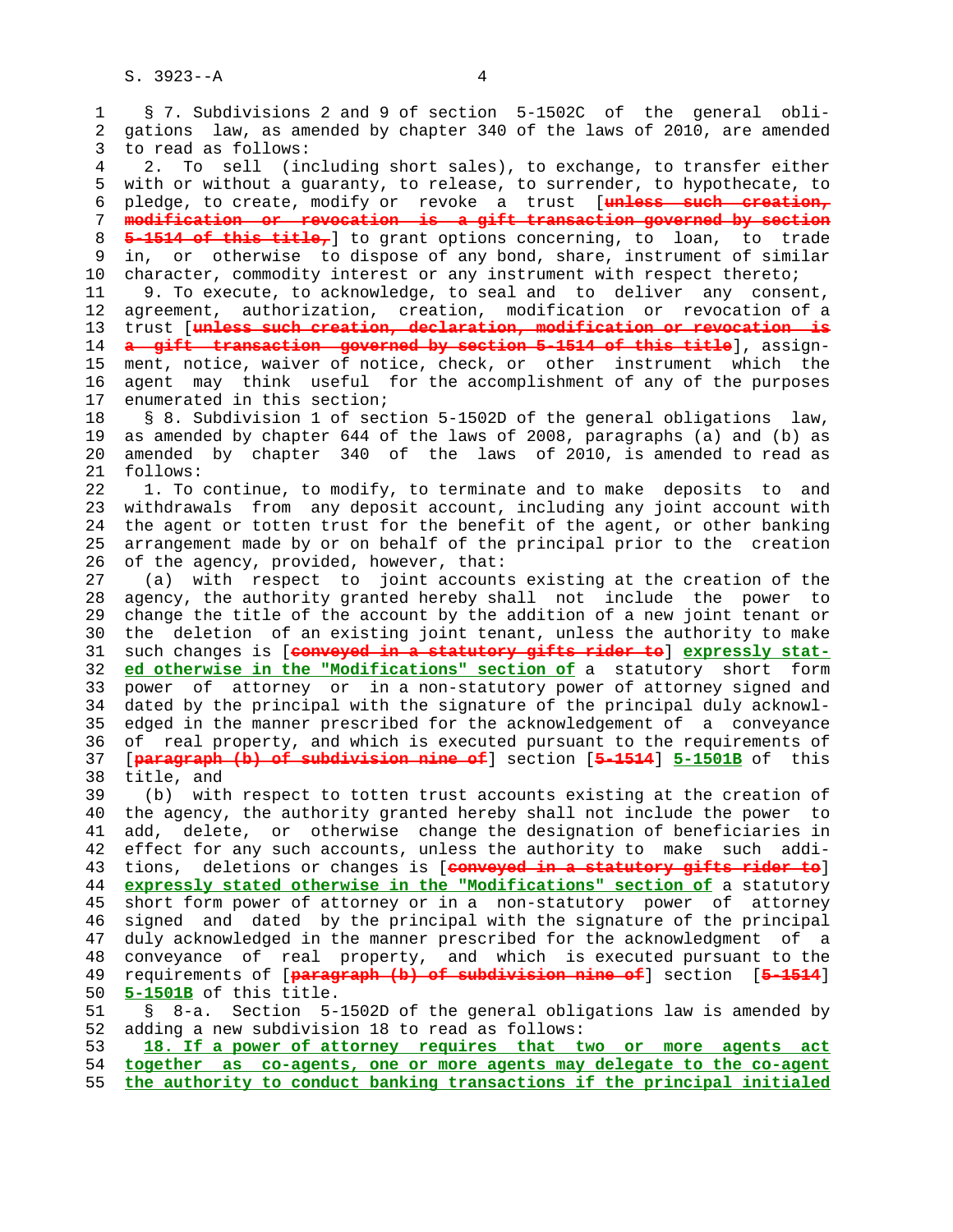1 **subject (o) in the grant of authority provisions of paragraph (f) of the** 2 **statutory short form set forth in section 15-1513 of this title.** 3 § 9. Subdivisions 1 and 3 of section 5-1502F of the general obli- 4 gations law, as amended by chapter 340 of the laws of 2010, are amended 5 to read as follows: 6 1. To continue, to pay the premium or assessment on, to modify, to 7 rescind, to release or to terminate any contract of life, accident, 8 health, disability or liability insurance or any combination of such 9 insurance procured by or on behalf of the principal prior to the 10 creation of the agency which insures either the principal or any other 11 person, without regard to whether the principal is or is not a benefici- 12 ary thereunder; provided, however, with respect to life insurance 13 contracts existing at the creation of the agency, the authority granted 14 hereby shall not include the power to add, delete or otherwise change 15 the designation of beneficiaries in effect for any such contract, unless 16 the authority to make such additions, deletions or changes is [**conveyed** 17 **in a statutory gifts rider to**] **stated otherwise in the "Modifications"** 18 **section of** a statutory short form power of attorney or in a non-statuto- 19 ry power of attorney signed and dated by the principal with the signa- 20 ture of the principal duly acknowledged in the manner prescribed for the 21 acknowledgment of a conveyance of real property, and which is executed 22 pursuant to the requirements of [**paragraph (b) of subdivision nine of**] 23 section [**5-1514**] **5-1501B** of this title; 24 3. To apply for and to receive any available loan on the security of 25 the contract of insurance, whether for the payment of a premium or for 26 the procuring of cash, to surrender and thereupon to receive the cash 27 surrender value, to exercise an election as to beneficiary or mode of 28 payment, to change the manner of paying premiums, and to change or to 29 convert the type of insurance contract, with respect to any contract of 30 life, accident, health, disability or liability insurance as to which 31 the principal has, or claims to have, any one or more of the powers 32 described in this section; provided, however, that the authority granted 33 hereby shall not include the power to add, delete or otherwise change 34 the designation of beneficiaries in effect for any such contract, unless 35 the authority to make such additions, deletions or changes is [**conveyed** 36 **in a statutory gifts rider to**] **expressly stated otherwise in the** 37 **"Modifications" section of** a statutory short form power of attorney or 38 in a non-statutory power of attorney signed and dated by the principal 39 with the signature of the principal duly acknowledged in the manner 40 prescribed for the acknowledgment of a conveyance of real property, and 41 which is executed pursuant to the requirements of [**paragraph (b) of** 42 **subdivision nine of**] section [**5-1514**] **5-1501B** of this title; 43 § 10. Subdivision 14 of section 5-1502I of the general obligations 44 law, as amended by chapter 340 of the laws of 2010, is amended to read 45 as follows: 46 14. To continue gifts that the principal customarily made to individ- 47 uals and charitable organizations prior to the creation of the agency, 48 provided that in any one calendar year all such gifts shall not exceed 49 five [**hundred**] **thousand** dollars in the aggregate; and 50 § 11. The section heading, opening paragraph and subdivision 1 of 51 section 5-1502K of the general obligations law, as amended by chapter 52 644 of the laws of 2008, are amended to read as follows: 53 Construction--**matters related to** health care [**billing and payment** 54 **matters; records, reports and statements**]. In a statutory short form 55 power of attorney, the language conferring general authority with 56 respect to "**matters related to** health care [**billing and payment matters;**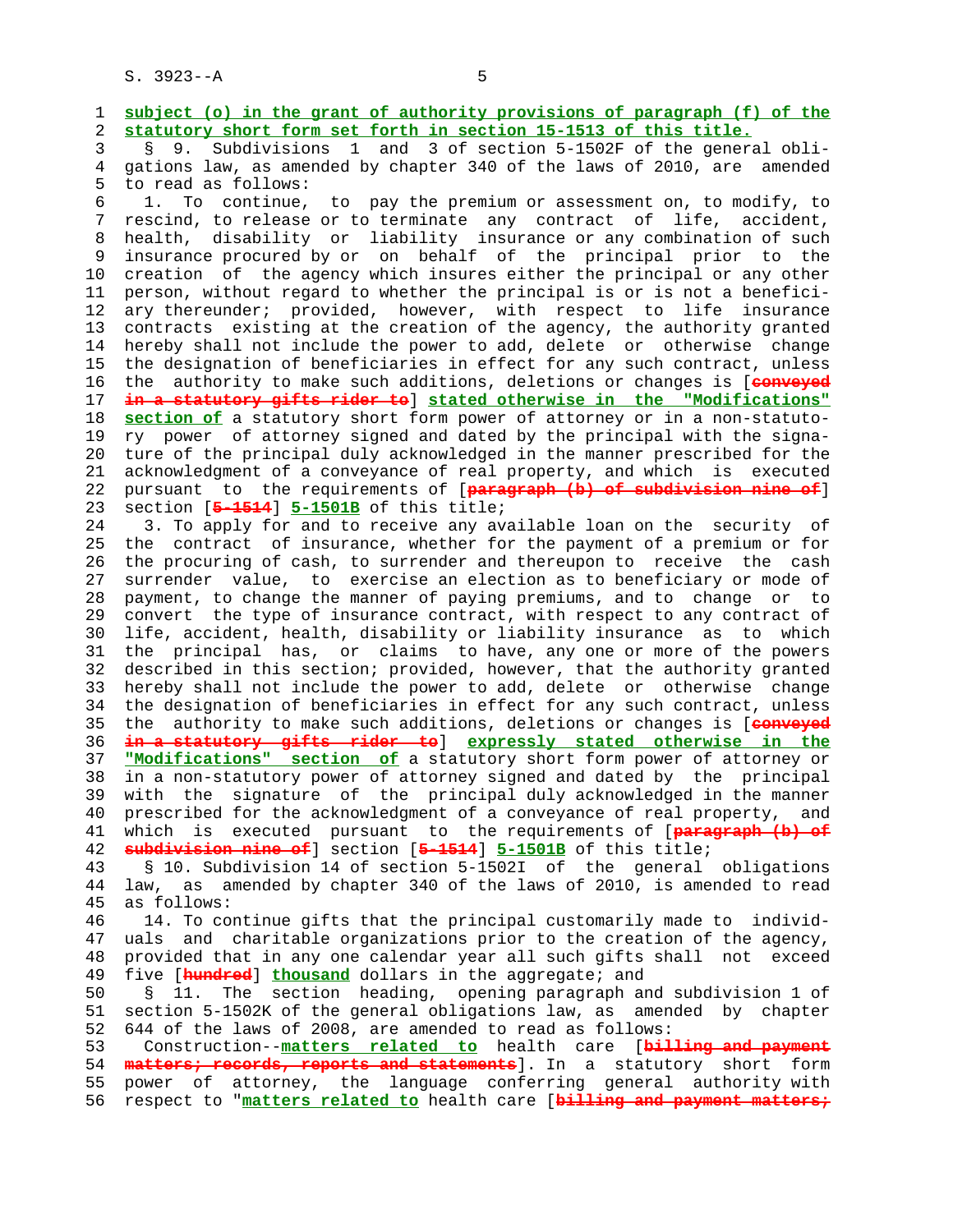1 **records, reports and statements**]," or in a statutory short form power of 2 attorney properly executed in accordance with the laws in effect at the 3 time of its execution, the language conferring authority with respect to 4 "records, reports and statements," must be construed to mean that the 5 principal authorizes the agent:

 6 1. [**To access records relating to the provision of health care and to make decisions relating to the past, present or future payment for the provision of health care consented to by or on behalf of the principal or the principal's health care agent authorized under state law. In so doing the agent is acting as the principal's personal representative pursuant to sections 1171 through 1179 of the Social Security Act, as added by sections 262 and 264 of Public Law 104-191, and applicable regulations. This authority shall not include authorization for the agent to make other medical or health care decisions for the principal**] **To be responsible for matters relating to the principal's health care, including, but not limited to, benefit entitlements and payment obli- gations, and in so doing, notwithstanding any law to the contrary, to receive from "health care providers" and "health plans," information, including, but not limited to, "protected health information" as defined in federal and state law, rules and regulations, in order to ascertain the benefits to which the principal is entitled and to determine the legitimacy and accuracy of charges for health care provided to the prin- cipal; to obtain for the principal the health care benefits to which the principal is entitled; to meet the principal's financial obligations, and pay bills due and owing, for health care provided to the principal; and to represent the principal, and to act as the principal's personal representative, with respect to matters pertaining to the principal's health care. The authority granted by this subdivision is limited to health care financial matters and shall not include authorization for the agent to make health care decisions for the principal**;

 31 § 12. Subdivisions 2 and 4 of section 5-1502L of the general obli- 32 gations law, as amended by chapter 340 of the laws of 2010, are amended 33 to read as follows:

 34 2. To make investment directions, to select and change payment 35 options, and to exercise any other election for the principal with 36 regard to any retirement benefit or plan in which the principal has an 37 interest, provided, however, that the authority granted hereby shall not 38 include the authority to add, delete, or otherwise change the desig- 39 nation of beneficiaries in effect for any such retirement benefit or 40 plan, unless the authority to make such additions, deletions or changes 41 is [**conveyed in a statutory gifts rider to**] **expressly stated otherwise** 42 **in the "Modifications" section of** a statutory short form power of attor- 43 ney or in a non-statutory power of attorney signed and dated by the 44 principal with the signature of the principal duly acknowledged in the 45 manner prescribed for the acknowledgment of a conveyance of real proper- 46 ty, and which is executed pursuant to the requirements of [**paragraph (b)** 47 **of subdivision nine of**] section [**5-1514**] **5-1501B** of this title;

 48 4. To prepare, execute and deliver any application, agreement, trust 49 agreement [**unless such trust agreement is a gift transaction governed by** 50 **section 5-1514 of this title**], authorization, check or other instrument 51 or document which may be required under the terms of any retirement 52 benefit or plan in which the principal has an interest or by the admin- 53 istrator thereof, or which the agent deems useful for the accomplishment 54 of any of the purposes enumerated in this section;

 55 § 13. Section 5-1503 of the general obligations law, as amended by 56 chapter 340 of the laws of 2010, is amended to read as follows: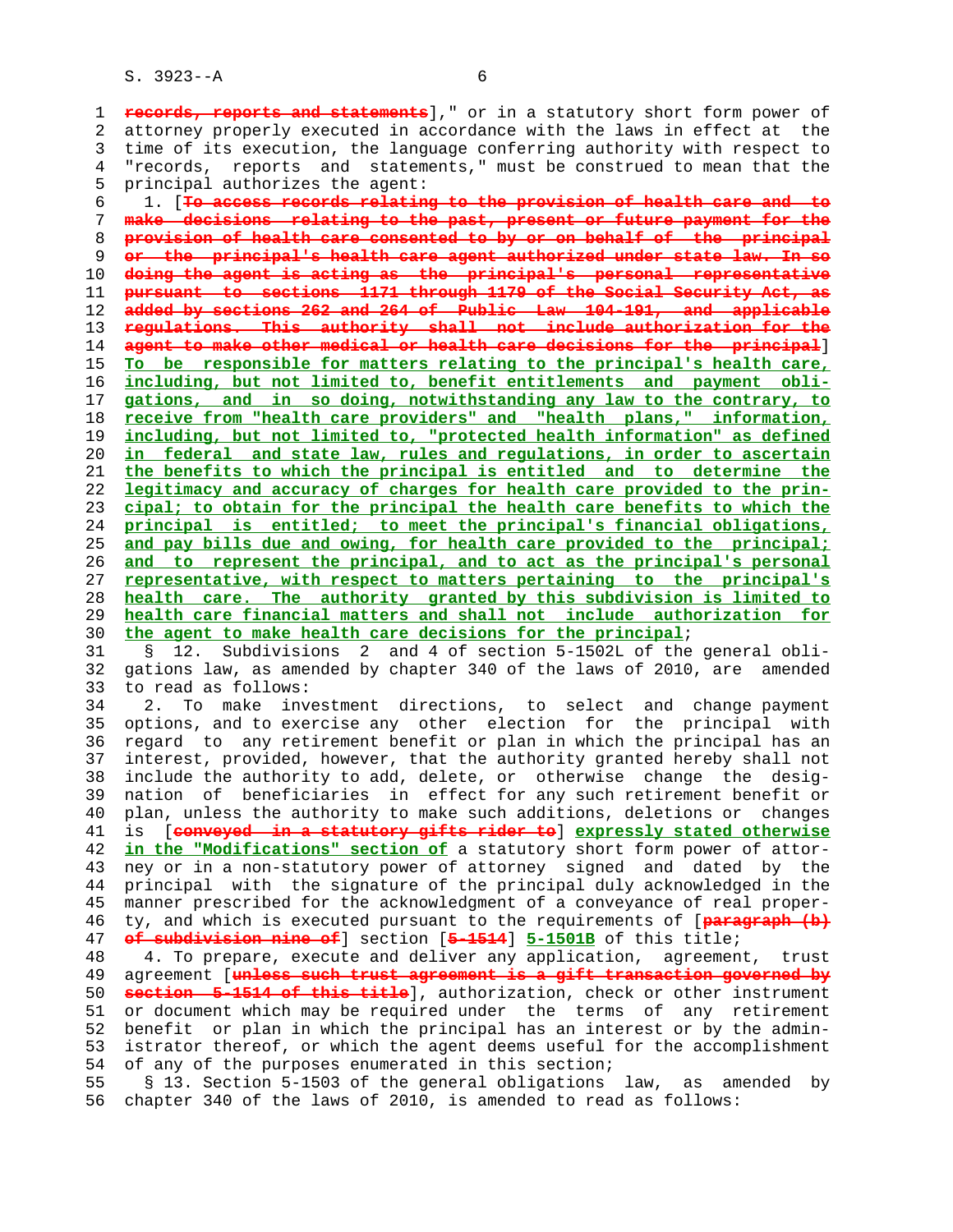1 § 5-1503. Modifications of the statutory short form power of attorney 2 [**and of the statutory gifts rider**]. A power of attorney which satisfies 3 the requirements of paragraphs (a), (b) and (c) of subdivision one of 4 section 5-1501B and section 5-1513 of this title is not prevented from 5 being a "statutory short form power of attorney", [**and a document which** 6 **satisfies the requirements of section 5-1514 of this title is not** 7 **prevented from being a "statutory gifts rider" as either of these terms** 8 **is used in the sections of this title,**] by the fact that it also 9 contains additional language at the section labeled "modifications" 10 which: 11 1. Eliminates from the statutory short form power of attorney [**or from** 12 **the statutory gifts rider**] one or more of the powers enumerated in one 13 or more of the constructional sections of this title with respect to a 14 subdivision of the statutory short form power of attorney [**or of the** 15 **statutory gifts rider**], affirmatively chosen by the principal; or 16 2. Supplements one or more of the powers enumerated in one or more of 17 the constructional sections in this title with respect to a subdivision 18 of the statutory short form power of attorney [**or of the statutory gifts** 19 **rider**], affirmatively chosen by the principal, by specifically listing 20 additional powers of the agent; or 21 3. Makes some additional provision which is not inconsistent with the 22 other provisions of the statutory short form power of attorney [**or of** 23 **the statutory gifts rider**], including a provision revoking one or more 24 powers of attorney previously executed by the principal. 25 § 14. Section 5-1504 of the general obligations law, as amended by 26 chapter 644 of the laws of 2008, the opening paragraph, subparagraphs 1 27 and 9 of paragraph (a) and paragraph (b) of subdivision 1, subdivisions 28 2, 3 and 5 as amended and subdivision 7 as added by chapter 340 of the 29 laws of 2010, is amended to read as follows: 30 § 5-1504. Acceptance of **and reliance upon acknowledged** statutory short 31 form power of attorney. 1. **(a) For purposes of this section, "acknowl-** 32 **edged" means purportedly verified before a notary public or other indi-** 33 **vidual authorized to take acknowledgements.** 34 **(b) A person that in good faith accepts an acknowledged power of** 35 **attorney without actual knowledge that the signature is not genuine may** 36 **rely upon the presumption that the signature is genuine.** 37 **(c) A person that in good faith accepts an acknowledged power of** 38 **attorney without actual knowledge that the power of attorney is void,** 39 **invalid, or terminated, that the purported agent's authority is void,** 40 **invalid, or terminated, or that the agent is exceeding or improperly** 41 **exercising the agent's authority may rely upon the power of attorney as** 42 **if the power of attorney were genuine, valid and still in effect, the** 43 **agent's authority were genuine, valid and still in effect, and the agent** 44 **had not exceeded and had properly exercised the authority.** 45 **(d) A person that is asked to accept an acknowledged power of attorney** 46 **may request, and rely upon, without further investigation:** 47 **(1) an agent's certification under penalty of perjury of any factual** 48 **matter concerning the principal, agent or power of attorney; and** 49 **(2) an opinion of counsel as to any matter of law concerning the power** 50 **of attorney if the person making the request provides in a writing or** 51 **other record the reason for the request.** 52 **(e) An opinion of counsel requested under this section must be** 53 **provided at the principal's expense unless the request is made more than** 54 **ten business days after the power of attorney is presented for accept-** 55 **ance.**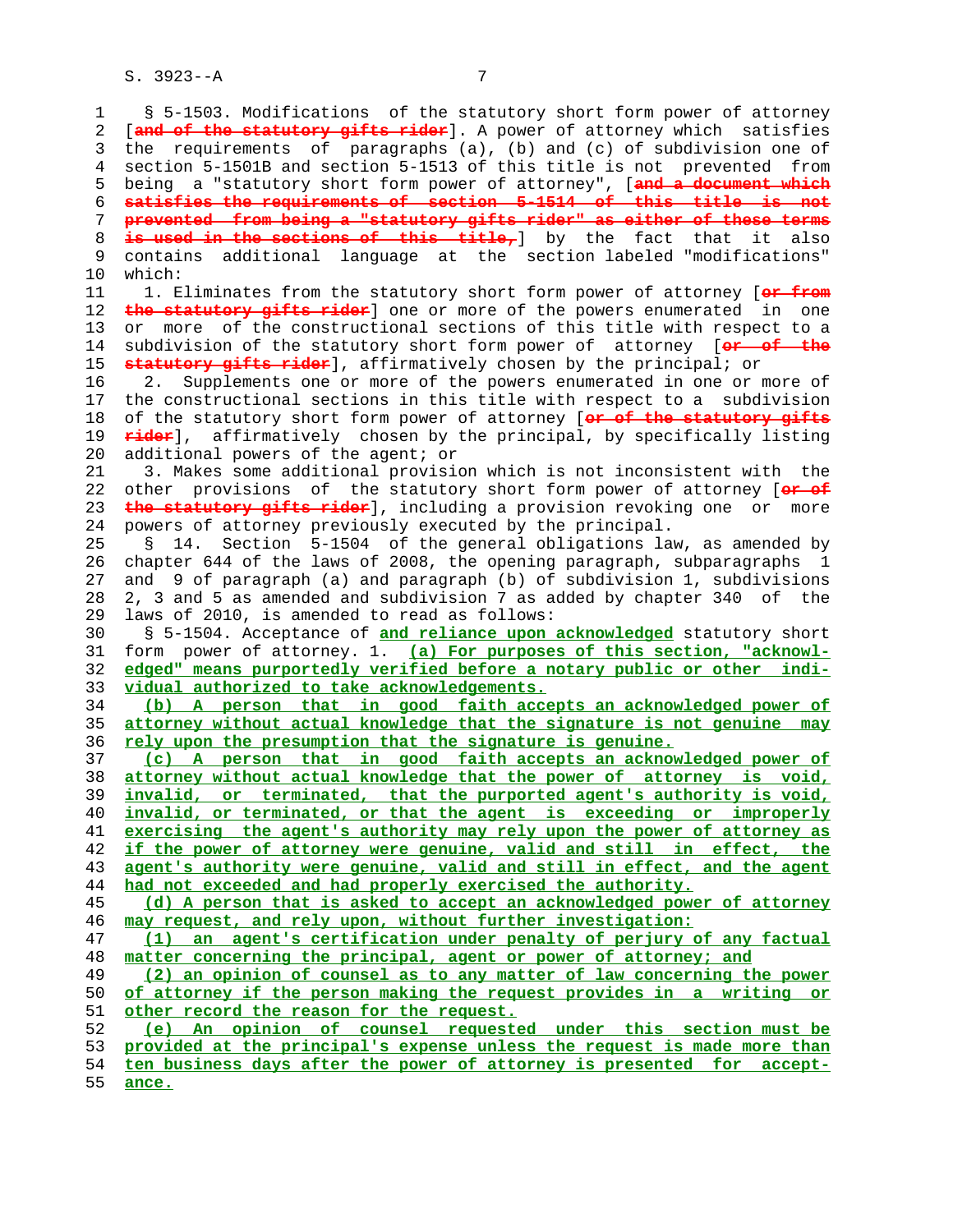1 **(f) For purposes of this section, a person that conducts activities** 2 **through employees is without actual knowledge of a fact relating to a** 3 **power of attorney, a principal, or an agent if the employee conducting** 4 **the transaction involving the power of attorney is without actual know-** 5 **ledge of the fact after making reasonable inquiry with respect thereto.** 6 **2.** No third party located or doing business in this state shall 7 refuse, without reasonable cause, to honor a statutory short form power 8 of attorney properly executed in accordance with section 5-1501B of this<br>9 title, [<del>ingluding a statutory short form power of attorney which is</del> 9 title, [**including a statutory short form power of attorney which is** 10 **supplemented by a statutory gifts rider,**] or a statutory short form 11 power of attorney properly executed in accordance with the laws in 12 effect at the time of its execution. 13 (a) Reasonable cause under this subdivision shall include, but not be 14 limited to: 15 (1) the refusal by the agent to provide an original power of attorney 16 or a copy certified by an attorney pursuant to section twenty-one 17 hundred five of the civil practice law and rules, or by a court or other 18 government entity; 19 (2) the third party's good faith referral of the principal and the 20 agent **or a person acting for or with the agent** to the local adult 21 protective services unit; 22 (3) actual knowledge of a report having been made by any person to the 23 local adult protective services unit alleging physical or financial 24 abuse, neglect, exploitation or abandonment of the principal by the 25 agent **or a person acting for or with the agent**; 26 (4) actual knowledge of the principal's death or a reasonable basis 27 for believing the principal has died; 28 (5) actual knowledge of the incapacity of the principal or a reason- 29 able basis for believing that the principal is incapacitated where the 30 power of attorney tendered is a nondurable power of attorney; 31 (6) actual knowledge or a reasonable basis for believing that the 32 principal was incapacitated at the time the power of attorney was 33 executed; 34 (7) actual knowledge or a reasonable basis for believing that the 35 power of attorney was procured through fraud, duress or undue influence; 36 (8) actual notice, pursuant to subdivision [**three**] **five** of this 37 section, of the termination or revocation of the power of attorney; [**or**] 38 (9) the refusal by a title insurance company to underwrite title 39 insurance for a gift of real property made pursuant to a statutory 40 [**gifts rider**] **short form power of attorney** or non-statutory power of 41 attorney that does not contain express instructions or purposes of the 42 principal **with respect to gifts in the modifications section of the** 43 **statutory short form power of attorney or in the non-statutory power of** 44 **attorney; or** 45 **(10) the refusal of a request for a certification or an opinion of** 46 **counsel under paragraph (d) of subdivision one of this section**. 47 (b) It shall be deemed unreasonable for a third party to refuse to 48 honor a statutory short form power of attorney[**, including a statutory** 49 **short form power of attorney which is supplemented by a statutory gifts** 50 **rider,**] **properly executed in accordance with section 5-1501B of this** 51 **title** or a statutory short form power of attorney properly executed in 52 accordance with the laws in effect at the time of its execution, if the 53 only reason for the refusal is any of the following: 54 (1) the power of attorney is not on a form prescribed by the third 55 party to whom the power of attorney is presented.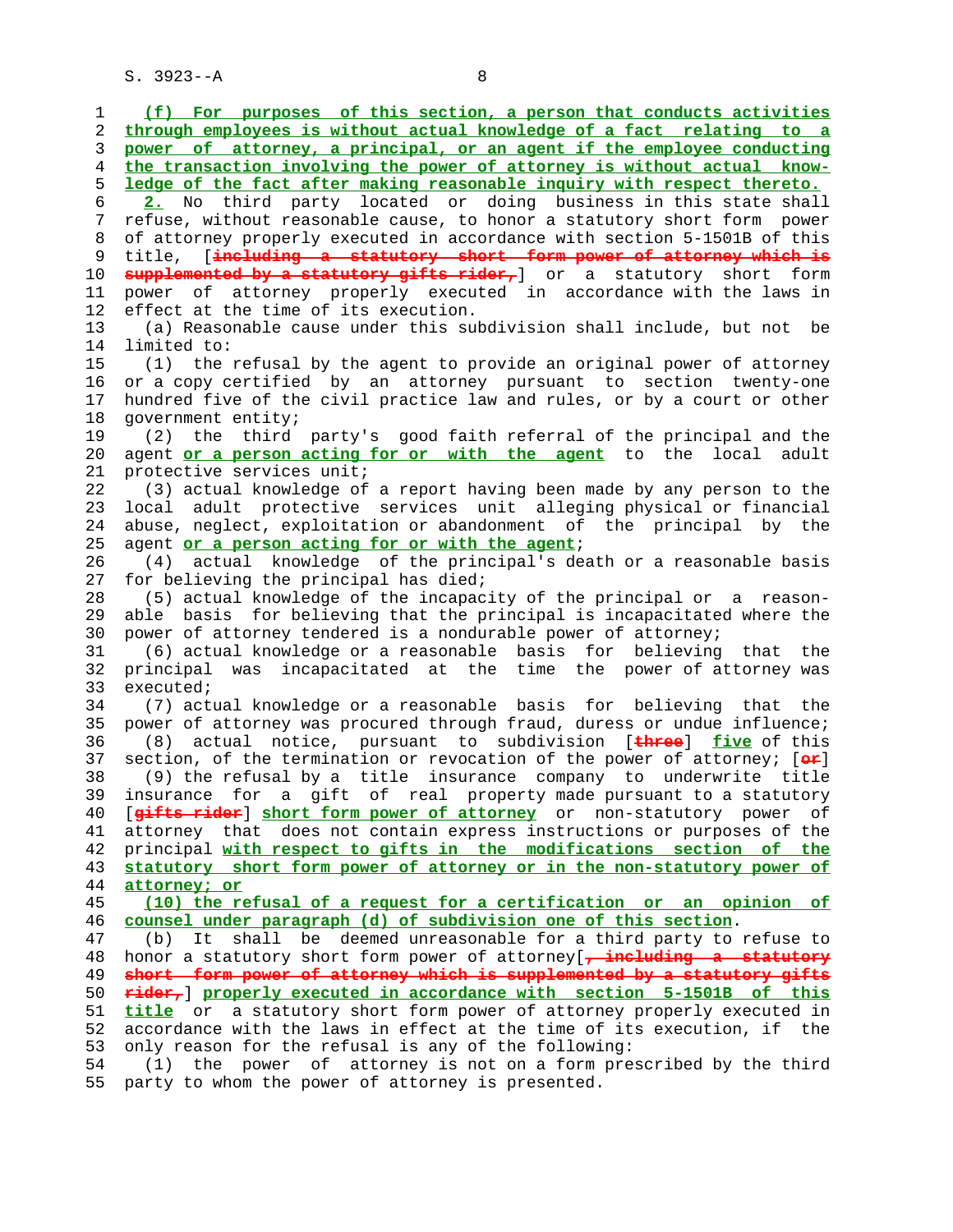1 (2) there has been a lapse of time since the execution of the power of 2 attorney. 3 (3) on the face of the statutory short form power of attorney, there 4 is a lapse of time between the date of acknowledgment of the signature 5 of the principal and the date of acknowledgment of the signature of any 6 agent. 7 [**2.**] **3. (a) Not later than the tenth business day after presentation of an original or attorney certified copy of a statutory short form power of attorney properly executed in accordance with section 5-1501B of this title or in accordance with the laws in effect at the time of its execution to a third party for acceptance, such third party shall either (a) honor the statutory short form power of attorney, or (b) reject the statutory short form power of attorney in a writing that sets forth the reasons for such rejection, which writing shall be sent to the principal and the agent at the addresses on the power of attorney and such other addresses as provided by the principal or the agent, or (c) request the agent to execute an acknowledged affidavit pursuant to subdivision seven of this section stating that the power of attorney is in full force and effect if the statutory short form power of attorney was not submitted for acceptance together with such an acknowledged affidavit. Such reasons for rejection may include, but not be limited to non-conforming form, missing or wrong signature, invalid notarization, or unacceptable identification. In the event that the statutory short form power of attorney presented is not an original or attorney certi- fied copy, as part of the initial rejection, such short form power of attorney may be rejected for such reason, provided, however, in explain- ing the reason for rejecting the short form power of attorney, the third party shall also identify such other provisions of the short form power of attorney, if any, that would otherwise constitute cause for rejection of the statutory short form power of attorney. If the third party initially rejects the statutory short form power of attorney in a writ- ing that sets forth the reasons for such rejection, the third party shall within seven business days after receipt of a writing in response to the reasons for such rejection (i) honor the statutory short form power of attorney, or (ii) finally reject the statutory short form power of attorney in a writing that sets forth the reasons for such rejection. Such writing shall be sent to the address provided on the power of attorney, to the address of the agent, if any, and may also be sent to such other address as shall be provided on the account documents, or to the address of the attorney as provided in an opinion of counsel pursu- ant to this section. If the third party requests the agent to execute such an acknowledged affidavit, the third party shall honor such statu- tory short form power of attorney within seven business days after receipt by the third party of an acknowledged affidavit which complies with the provisions of subdivision seven of this section, stating that the power of attorney is in full force and effect unless reasonable cause exists as described in paragraph (a) of subdivision two of this section. For the purposes of this subdivision, notice shall be consid- ered delivered at the time such notice is mailed and the time require- ments in which to honor or reject the statutory short form power of attorney or request the agent to execute an acknowledged affidavit shall not apply to the department of audit and control or a public retirement system of the state as defined in subdivision six of section one hundred fifty-two of the retirement and social security law. (b) Notice to the agent as required by paragraph (a) of this subdivi-**

**sion shall not be sent until after a determination is made by adult**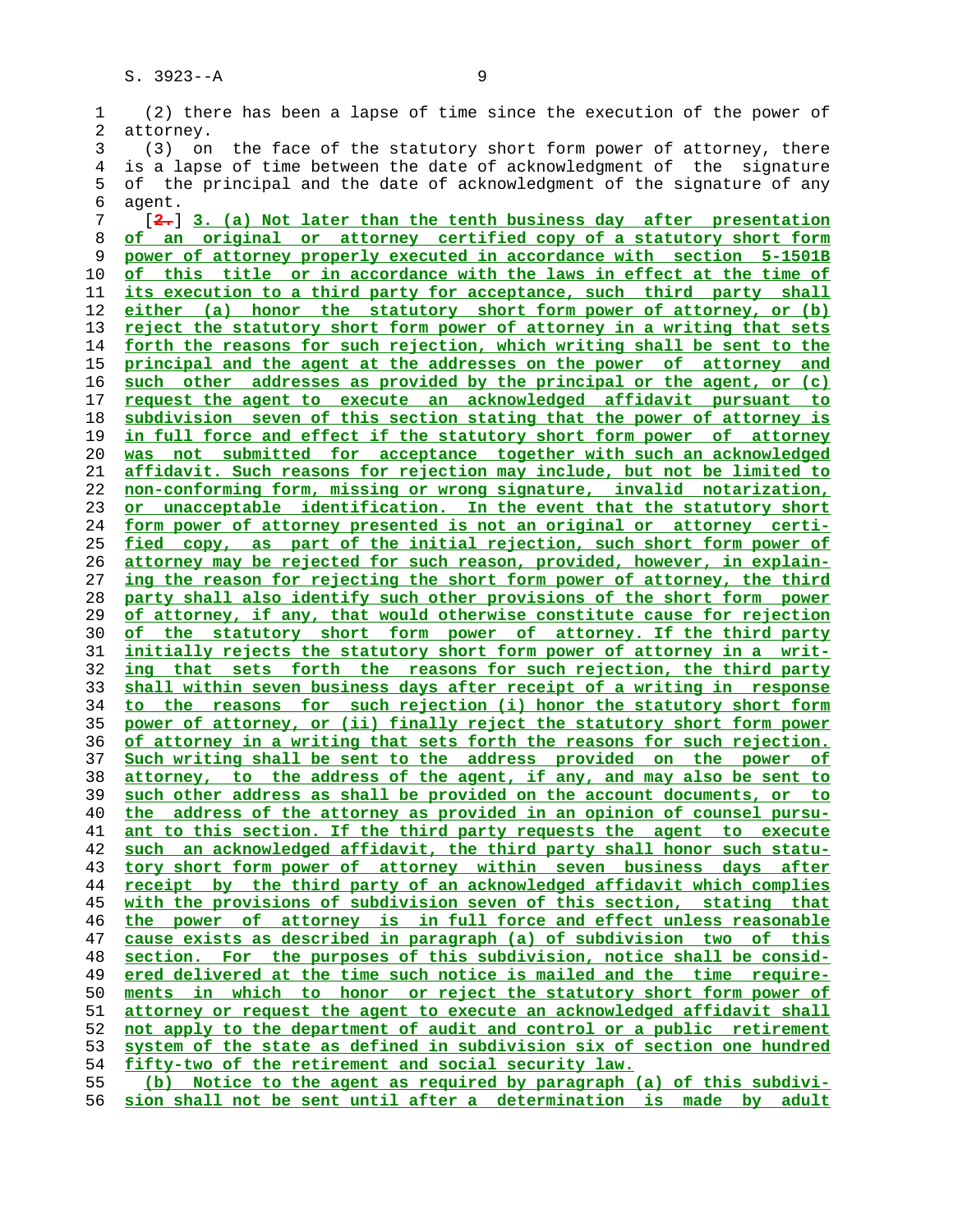1 **protective services if the reason for rejection is a reason set forth in** 2 **subdivision two of this section and is otherwise prohibited by law or** 3 **regulation.** 4 **4. (a) Once reasonably accepted, if a third party conducts a trans-** 5 **action in reliance on a properly executed statutory short form power of** 6 **attorney, the third party shall be held harmless from liability for the** 7 **transaction.** 8 **(b)** Except as provided in subdivision [**three**] **five** of this section, it shall be deemed unlawful for a third party to unreasonably refuse to 10 honor a properly executed statutory short form power of attorney[**,** 11 **including a statutory short form power of attorney which is supplemented** 12 **by a statutory gifts rider,**] **executed in accordance with section 5-1501B** 13 **of this title** or a statutory short form power of attorney properly 14 executed in accordance with the laws in effect at the time of its 15 execution. [**A**] **If a** special proceeding as authorized by section 5-1510 16 of this title **is brought to compel the third party to honor the statuto-** 17 **ry short form power of attorney, the court may award damages, including** 18 **reasonable attorney's fees and costs, if the court finds that the third** 19 **party acted unreasonably in refusing to honor the agent's authority** 20 **under the statutory short form power of attorney. Such special proceed-** 21 **ing** shall be the exclusive remedy for a violation of this section. 22 [**3.**] **5.** In the absence of actual knowledge that the principal lacked 23 capacity to execute a statutory short form power of attorney or that the 24 statutory short form power of attorney was procured through fraud, 25 duress or undue influence, no third party receiving and retaining a 26 [**properly executed**] statutory short form power of attorney **properly** 27 **executed in accordance with section 5-1501B of this title**, [**including a** 28 **statutory short form power of attorney which is supplemented by a statu-** 29 **tory gifts rider**] or a statutory short form power of attorney properly 30 executed in accordance with the laws in effect at the time of its 31 execution, or a complete photostatic copy of the properly executed 32 original thereof, nor any officer, agent, attorney-in-fact or employee 33 of such third party shall incur any liability by reason of acting upon 34 the authority thereof unless the third party shall have received actual 35 notice of the revocation or termination of such power of attorney. 36 If a principal maintains an account at a financial institution, the 37 financial institution is deemed to have actual notice after it has had a 38 reasonable opportunity to act on a written notice of the revocation or 39 termination following its receipt of the same at its office where such 40 account is located. 41 [**4.**] **6.** If the application of the provisions of subdivision [**one or**] 42 two **or four** of this section shall be held invalid to any third party the 43 application of such provisions to any third party other than those to 44 which it is held invalid, shall not be affected thereby. 45 [**5.**] **7.** When the power of attorney is presented to a third party, it 46 shall not be deemed unreasonable for a third party to require the agent 47 to execute an acknowledged affidavit pursuant to this subdivision stat- 48 ing that the power of attorney is in full force and effect. Such an 49 affidavit is conclusive proof to the third party relying on the power of 50 attorney that the power of attorney is valid and effective, and has not 51 been terminated, revoked or modified, except as to any third party who 52 had actual notice that the power of attorney had terminated, been 53 revoked or been modified prior to the execution of the affidavit. Such 54 affidavit shall state that: 55 (a) the agent does not have, at the time of the transaction, actual 56 notice of the termination or revocation of the power of attorney, or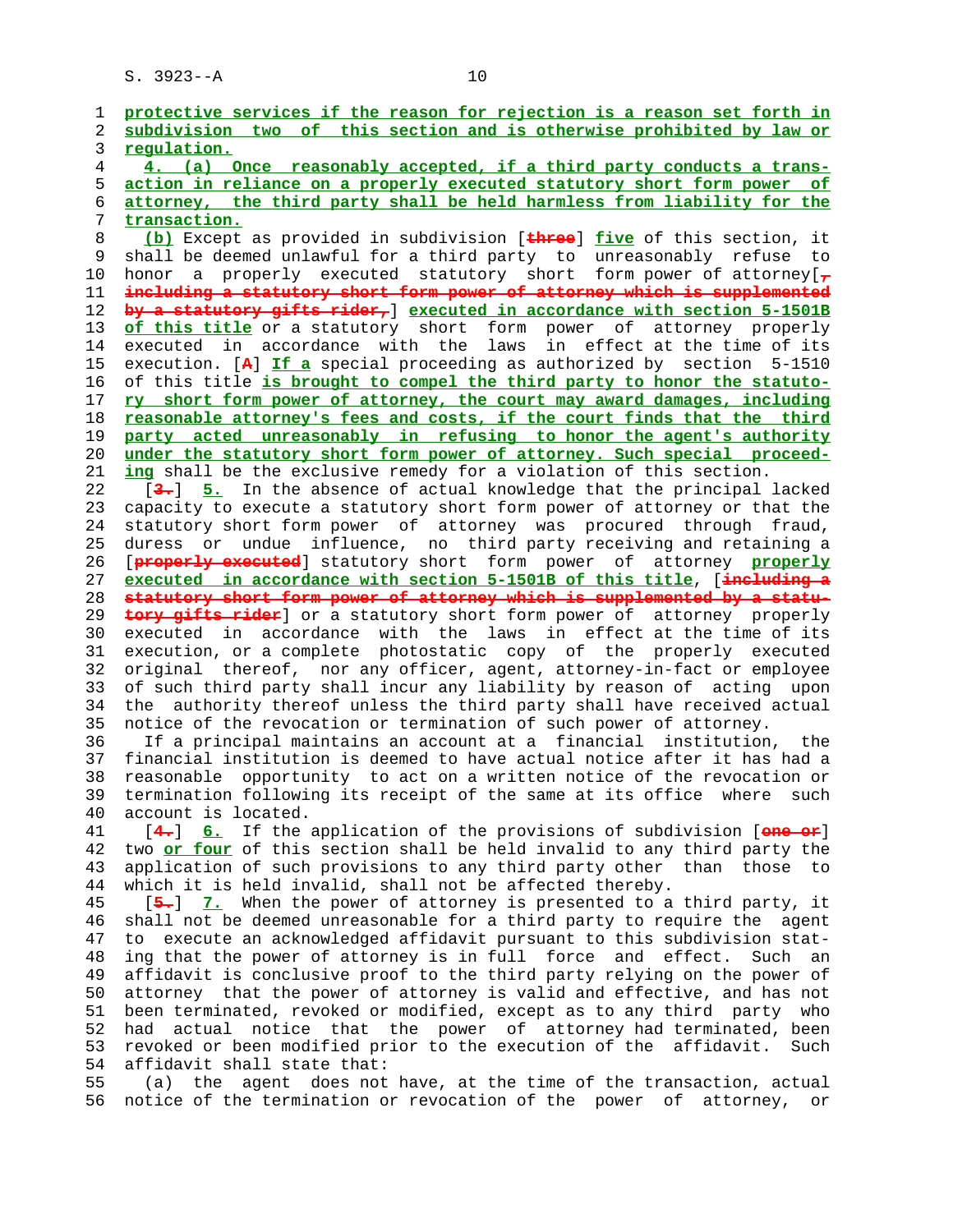1 notice of any facts indicating that the power of attorney has been 2 terminated or revoked; 3 (b) the agent does not have, at the time of the transaction, actual 4 notice that the power of attorney has been modified in any way that 5 would affect the ability of the agent to authorize or engage in the 6 transaction, or notice of any facts indicating that the power of attor- 7 ney has been so modified; 8 (c) if the agent was named as a successor agent, the prior agent is no<br>9 longer able or willing to serve; and longer able or willing to serve; and 10 (d) if the agent has been the principal's spouse, the power of attor- 11 ney expressly provides that divorce or annulment as defined in subpara- 12 graph two of paragraph (f) of section 5-1.4 of the estates, powers and 13 trusts law does not terminate the agent's authority thereunder, or the 14 agent does not have actual notice that the marriage has been terminated 15 by divorce or annulment as defined in subparagraph two of paragraph (f) 16 of section 5-1.4 of the estates, powers and trusts law at the time of 17 the transaction. 18 [**6.**] **8.** Nothing in this section shall require the acceptance of a form 19 that is not a statutory short form power of attorney. 20 [**7.**] **9.** A statutory short form power of attorney or a non-statutory 21 power of attorney that meets the requirements of subdivision one of 22 section 5-1501B of this title shall be accepted for recording so long as 23 it has been signed by one agent named therein whose signature has been 24 acknowledged. If two or more agents acting on behalf of the principal 25 are required to act together, the power of attorney shall be accepted 26 for recording as long as their signatures have been acknowledged. When a 27 successor or co-agent authorized to act separately from any other agents 28 presents a certified copy of a recorded statutory short form power of 29 attorney or non-statutory power of attorney with the agent's signature 30 acknowledged, the instrument shall be accepted for recording. 31 § 15. Subparagraph 2 of paragraph (a) of subdivision 2 of section 32 5-1505 of the general obligations law, as amended by chapter 340 of the 33 laws of 2010, is amended to read as follows: 34 (2) To keep the principal's property separate and distinct from any 35 other property owned or controlled by the agent, except for property 36 that is jointly owned by the principal and agent at the time of the 37 execution of the power of attorney, and property that becomes jointly 38 owned after the execution of the power of attorney as the result of the 39 agent's acquisition of an interest in the principal's property by reason 40 of the agent's exercise of authority granted in **the modifications** 41 **section of** a statutory [**gifts rider**] **short form power of attorney** or in 42 a non-statutory power of attorney [**signed and dated by the principal** 43 **with the signature of the principal duly acknowledged in the manner** 44 **prescribed for the acknowledgment of a conveyance of real property, and** 45 **which is executed pursuant to the requirements of paragraph (b) of** 46 **subdivision nine of section 5-1514 of this title**]. The agent may not 47 make gifts [**to**] **of** the principal's property to himself or herself with- 48 out specific authorization in a power of attorney. 49 § 16. Paragraphs (h) and (i) of subdivision 2 of section 5-1510 of the 50 general obligations law, as added by chapter 644 of the laws of 2008, 51 are amended to read as follows: 52 (h) to construe any provision of a power of attorney; **or** 53 (i) to compel acceptance of the power of attorney [**in which event the** 54 **relief to be granted is limited to an order compelling acceptance**]. 55 § 17. Section 5-1513 of the general obligations law, as amended by

56 chapter 340 of the laws of 2010, is amended to read as follows: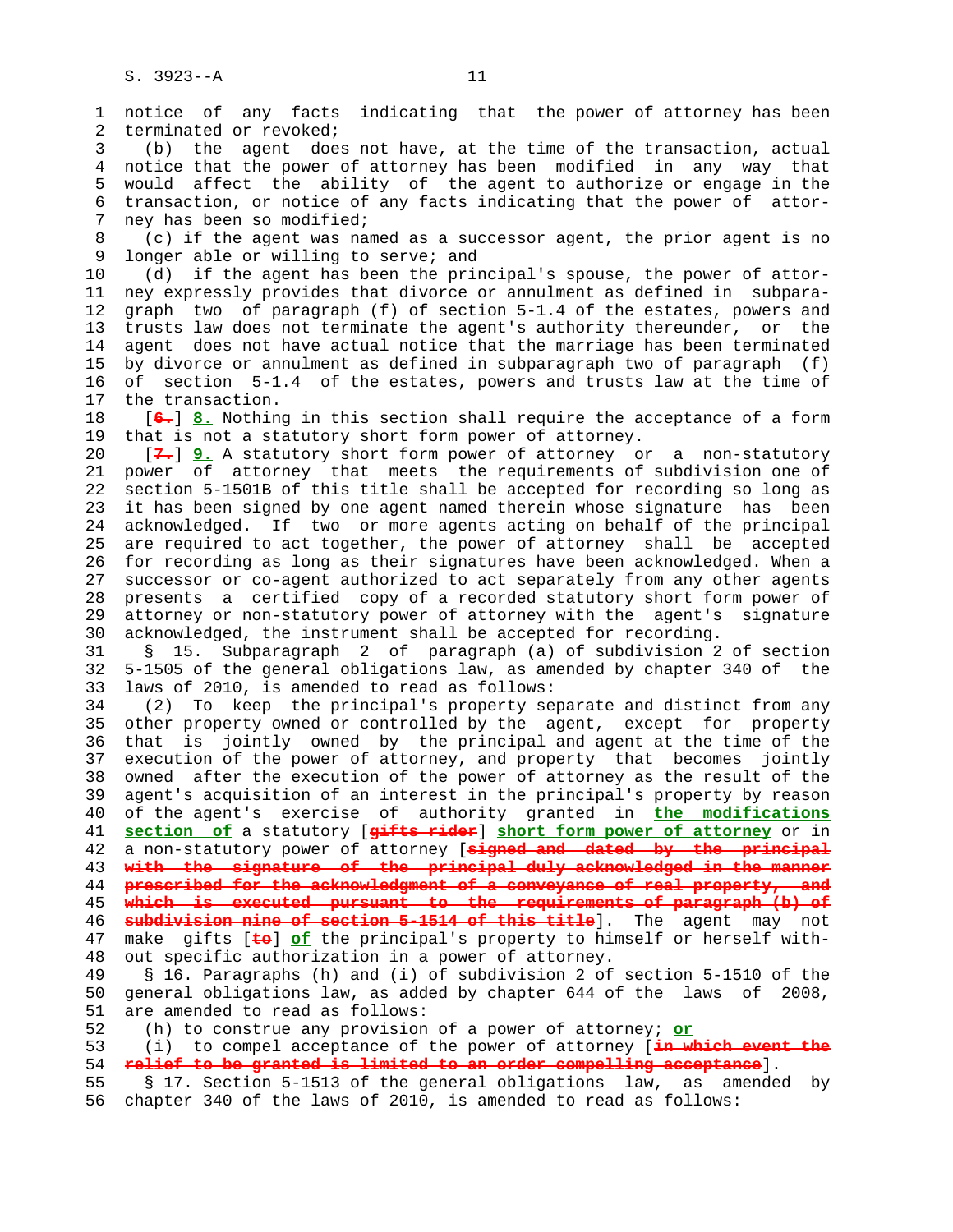1 § 5-1513. Statutory short form power of attorney. [**1.**] The use of the 2 following form**, or one which substantially conforms to the following** 3 **form,** in the creation of a power of attorney is lawful, and, when used, 4 and executed in accordance with subdivision one of section 5-1501B of 5 this title, it shall be construed as a statutory short form power of 6 attorney in accordance with the provisions of this title**; provided** 7 **however, that any section indicated as "Optional" which is not used may** 8 **be omitted and replaced by the words "Intentionally Omitted"**:

## 9 "POWER OF ATTORNEY 10 NEW YORK STATUTORY SHORT FORM 11 (a) CAUTION TO THE PRINCIPAL: Your Power of Attorney is an important 12 document. As the "principal," you give the person whom you choose (your 13 "agent") authority to spend your money and sell or dispose of your prop- 14 erty during your lifetime without telling you. You do not lose your 15 authority to act even though you have given your agent similar authori- 16 ty.

 17 When your agent exercises this authority, he or she must act according 18 to any instructions you have provided or, where there are no specific 19 instructions, in your best interest. "Important Information for the 20 Agent" at the end of this document describes your agent's responsibil- 21 ities.

 22 Your agent can act on your behalf only after signing the Power of 23 Attorney before a notary public.

 24 You can request information from your agent at any time. If you are 25 revoking a prior Power of Attorney, you should provide written notice of 26 the revocation to your prior agent(s) and to any third parties who may 27 have acted upon it, including the financial institutions where your 28 accounts are located.

 29 You can revoke or terminate your Power of Attorney at any time for any 30 reason as long as you are of sound mind. If you are no longer of sound 31 mind, a court can remove an agent for acting improperly.

 32 Your agent cannot make health care decisions for you. You may execute 33 a "Health Care Proxy" to do this.

 34 The law governing Powers of Attorney is contained in the New York 35 General Obligations Law, Article 5, Title 15. This law is available at a 36 law library, or online through the New York State Senate or Assembly 37 websites, [**www.senate.state.ny.us**] **www.nysenate.gov** or 38 [**www.assembly.state.ny.us**] **www.nyassembly.gov**.

 39 If there is anything about this document that you do not understand, 40 you should ask a lawyer of your own choosing to explain it to you. 41 (b) DESIGNATION OF AGENT(S): 42 I, \_\_\_\_\_\_\_\_\_\_\_\_\_\_\_\_\_\_\_\_\_\_\_\_\_\_\_\_\_\_\_\_\_\_\_\_\_\_\_\_\_\_\_\_\_\_\_, hereby appoint: 43 name and address of principal 44 \_\_\_\_\_\_\_\_\_\_\_\_\_\_\_\_\_\_\_\_\_\_\_\_\_\_\_\_\_\_\_\_\_\_\_\_\_\_\_\_\_\_\_\_\_\_\_\_\_\_\_\_\_as my agent(s) 45 name(s) and address(es) of agent(s) 46 If you designate more than one agent above **and you do not initial a** 47 **statement below**, they must act together [**unless you initial the state-** 48 **ment below**].

49 **( ) My agents must act TOGETHER.**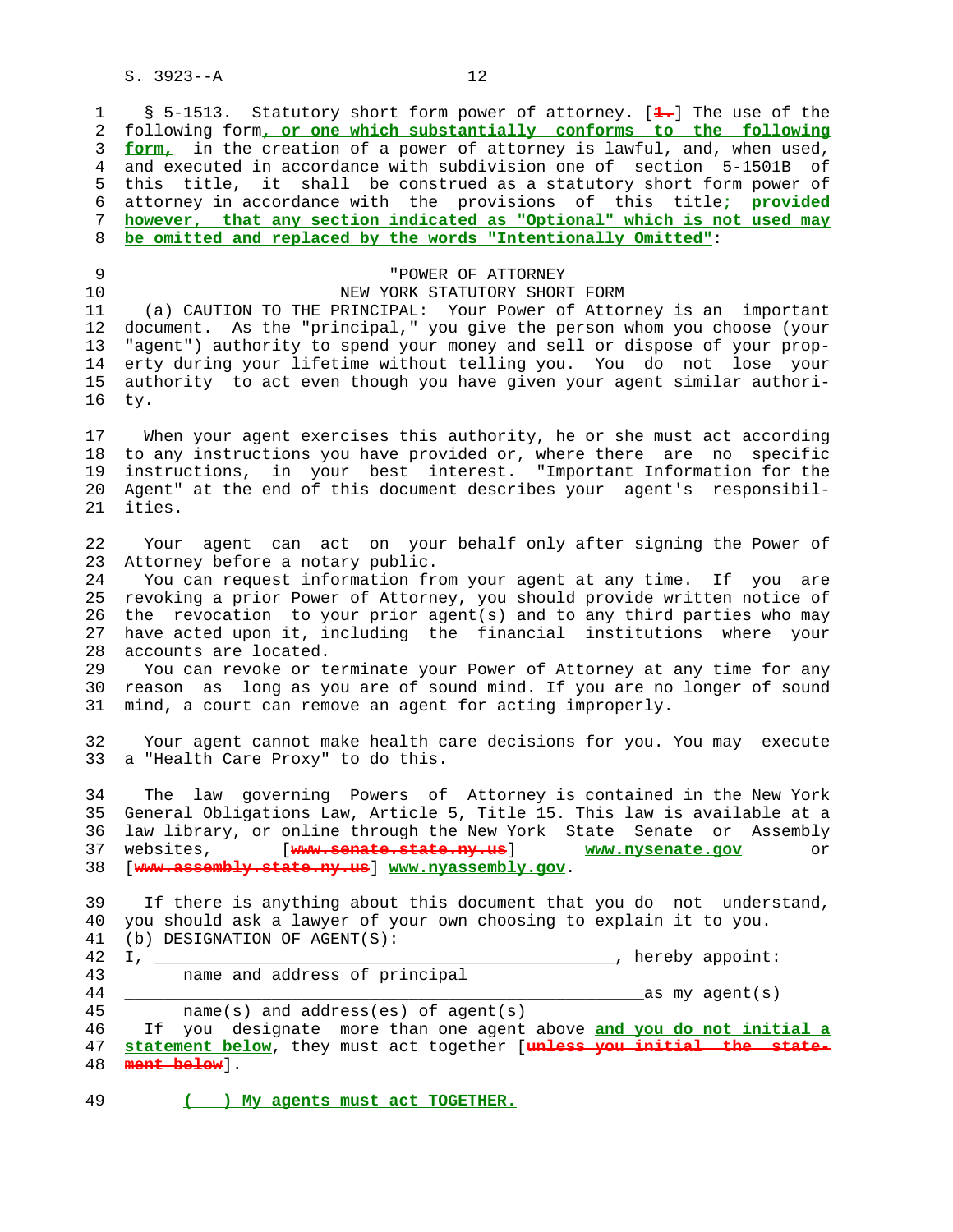1 ( ) My successor agents may act SEPARATELY. 2 (c) DESIGNATION OF SUCCESSOR AGENT(S): (OPTIONAL) 3 If any agent designated above is unable or unwilling to serve, I 4 appoint as my successor agent(s): 5 \_\_\_\_\_\_\_\_\_\_\_\_\_\_\_\_\_\_\_\_\_\_\_\_\_\_\_\_\_\_\_\_\_\_\_\_\_\_\_\_\_\_\_\_\_\_\_\_\_\_\_\_\_\_\_\_\_\_\_\_\_\_\_ 6 name(s) and address(es) of successor agent(s) 7 [**Successor**] **If you do not initial a statement below, successor** agents 8 designated above must act together [**unless you initial the statement** 9 **below**]. 10 **( ) My agents must act TOGETHER.** 11 ( ) My successor agents may act SEPARATELY. 12 You may provide for specific succession rules in this section. Insert 13 specific succession provisions here: 14 (d) This POWER OF ATTORNEY shall not be affected by my subsequent inca- 15 pacity unless I have stated otherwise below, under "Modifications". 16 (e) This POWER OF ATTORNEY DOES NOT REVOKE any Powers of Attorney previ- 17 ously executed by me unless I have stated otherwise below, under 18 "Modifications." 19 [**If you do NOT intend to revoke your prior Powers of Attorney, and if** 20 **you have granted the same authority in this Power of Attorney as you** 21 **granted to another agent in a prior Power of Attorney, each agent can** 22 **act separately unless you indicate under "Modifications" that the agents** 23 **with the same authority are to act together.**] 24 (f) GRANT OF AUTHORITY: 25 To grant your agent some or all of the authority below, either 26 (1) Initial the bracket at each authority you grant, or 27 (2) Write or type the letters for each authority you grant on the 28 blank line at  $(P)$ , and initial the bracket at  $(P)$ . If you initial 29 (P), you do not need to initial the other lines. 30 I grant authority to my agent(s) with respect to the following<br>31 subjects as defined in sections 5-1502A through 5-1502N of the New York subjects as defined in sections 5-1502A through 5-1502N of the New York 32 General Obligations Law: 33 ( ) (A) real estate transactions; 34 ( ) (B) chattel and goods transactions; 35 ( ) (C) bond, share, and commodity transactions; 36 ( ) (D) banking transactions; 37 ( ) (E) business operating transactions; 38 ( ) (F) insurance transactions; 39 ( ) (G) estate transactions; 40 ( ) (H) claims and litigation; 41 ( ) (I) personal and family maintenance. If you grant your agent 42 this authority, it will allow the agent to make gifts 43 that you customarily have made to individuals, including 44 the agent, and charitable organizations. The total amount of all such gifts in any one calendar year cannot 46 exceed five [**hundred**] **thousand** dollars; 47 () (J) benefits from governmental programs or civil or military<br>48 service; 49 ( ) (K) **financial matters related to** health care [**billing and** 50 **payment matters**]; records, reports, and statements; 51 ( ) (L) retirement benefit transactions; 52 ( ) (M) tax matters;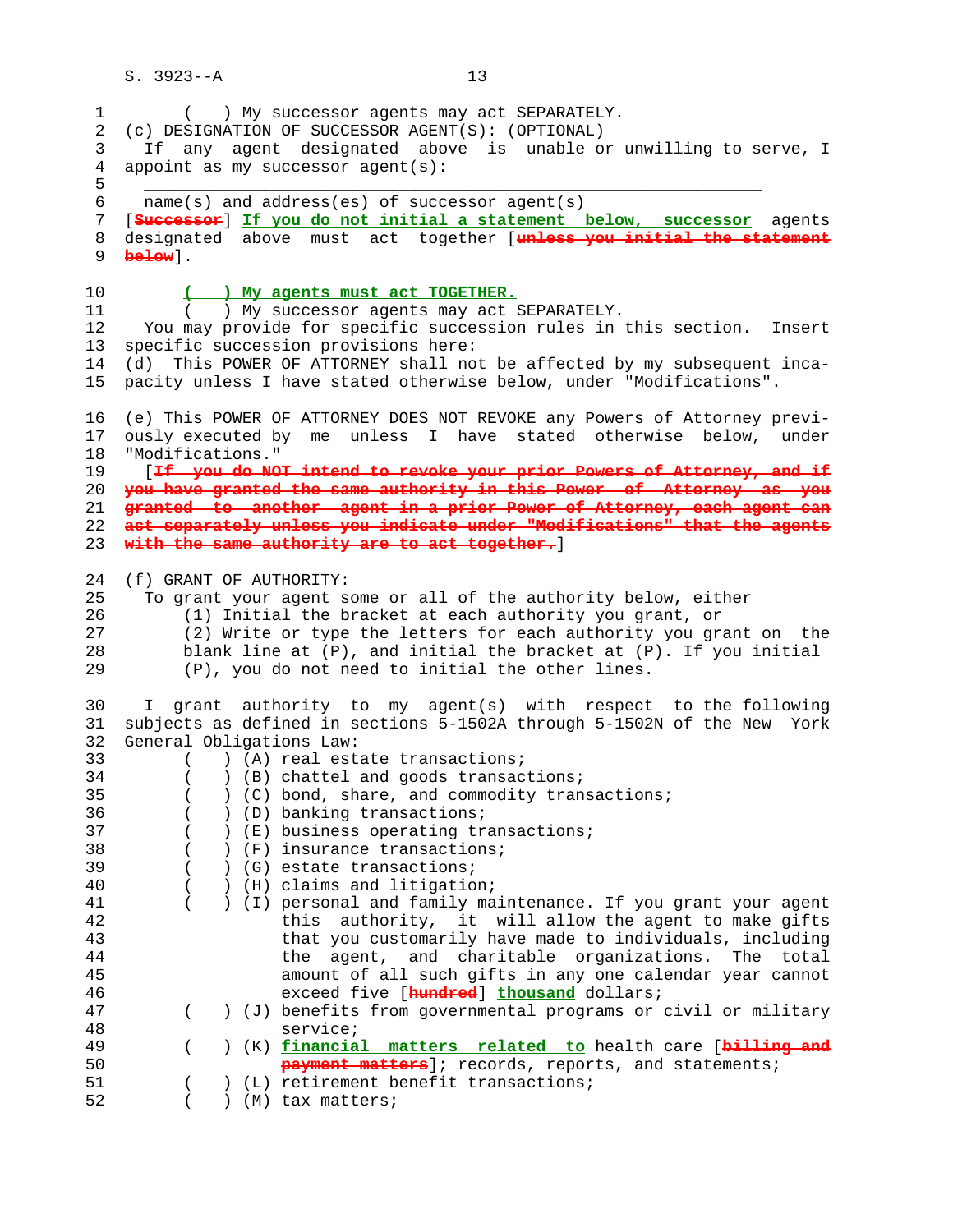| 1              | ) (N) all other matters;<br>$\left($                                       |
|----------------|----------------------------------------------------------------------------|
| $\overline{a}$ | ) (0) full and unqualified authority to my agent(s) to dele-<br>$\left($   |
| 3              | gate any or all of the foregoing powers to any person or                   |
| $\overline{4}$ | persons whom my agent(s) select;                                           |
|                |                                                                            |
| 5              | () (P) EACH of the matters identified by the<br>following                  |
| 6              | letters .                                                                  |
| 7              | You need not initial the other lines if you initial line (P).              |
|                | (q) [MODIFICATIONS: (OPTIONAL)                                             |
| 8              |                                                                            |
| 9              | In this section, you may make additional provisions, including             |
| 10             | language to limit or supplement authority granted to your agent.           |
| 11             | However, you cannot use this Modifications section to grant your agent     |
| 12             | authority to make gifts or changes to interests in your property. If       |
| 13             | you wish to grant your agent such authority, you MUST complete the Stat-   |
| 14             | utory Gifts Rider.                                                         |
| 15             | (h) CERTAIN GIFT TRANSACTIONS: [STATUTORY GIFTS RIDER] (OPTIONAL)          |
| 16             | In order to authorize your agent to make gifts in excess of an annual      |
| 17             | total of [\$500] \$5,000 for all gifts described in (I) of the grant of    |
| 18             | authority section of this document (under personal and family mainte-      |
| 19             | nance), and/or to make changes to interest in your property, you must      |
|                |                                                                            |
| 20             | [initial the statement below and execute a Statutory Gifts Rider at the    |
| 21             | same time as this instrument. Initialing the statement below by itself     |
| 22             | does not authorize your agent to make gifts. The preparation of the        |
| 23             | Statutory Gifts Rider] expressly grant that authorization in the Modifi-   |
| 24             | cations section below. If you wish to authorize your agent to make gifts   |
| 25             | to himself or herself, you must expressly grant such authorization in      |
| 26             | the Modifications section below. Granting such authority to your agent     |
| 27             | gives your agent the authority to take actions which could significantly   |
| 28             | reduce your property and/or change how your property is distributed at     |
| 29             | your death. Your choice to grant such authority should be [supervised      |
| 30             | by discussed with a lawyer.                                                |
| 31             | ) [(SCR) I grant my agent authority to make gifts in accord-<br>$\left($   |
| 32             | ance with the terms and conditions of the [Statutory Gifts Rider]          |
| 33             | Modifications that [supplements] supplement this Statutory Power of        |
| 34             | Attorney.                                                                  |
| 35             | (h) MODIFICATIONS: (OPTIONAL)                                              |
| 36             | In this section, you may make additional provisions, including, but        |
| 37             | not limited to, language to limit or supplement authority granted to       |
| 38             |                                                                            |
|                | your agent, language to grant your agent the specific authority to make    |
| 39             | gifts to himself or herself, and/or language to grant your agent the       |
| 40             | specific authority to make other gift transactions and/or changes to       |
| 41             | interests in your property. Your agent is entitled to be reimbursed from   |
| 42             | your assets for reasonable expenses incurred on your behalf. In this       |
| 43             | section, you may make additional provisions if you ALSO wish your          |
| 44             | agent(s) to be compensated from your assets for services rendered on       |
| 45             | your behalf, and you may define "reasonable compensation."                 |
|                |                                                                            |
| 46             | $(i)$ DESIGNATION OF MONITOR(S): (OPTIONAL)                                |
| 47             | If you wish to appoint monitor(s), initial and fill in the section         |
| 48             | below:                                                                     |
| 49             | ) I wish to designate _____________________, whose address(es)<br>$\left($ |
| 50             | is (are)                                                                   |
| 51             | as monitor(s). Upon the request of the monitor(s), my agent(s) must        |
| 52             | provide the monitor(s) with a copy of the power of attorney and a record   |
|                |                                                                            |
| 53             | all transactions done or made on my behalf. Third parties holding<br>οf    |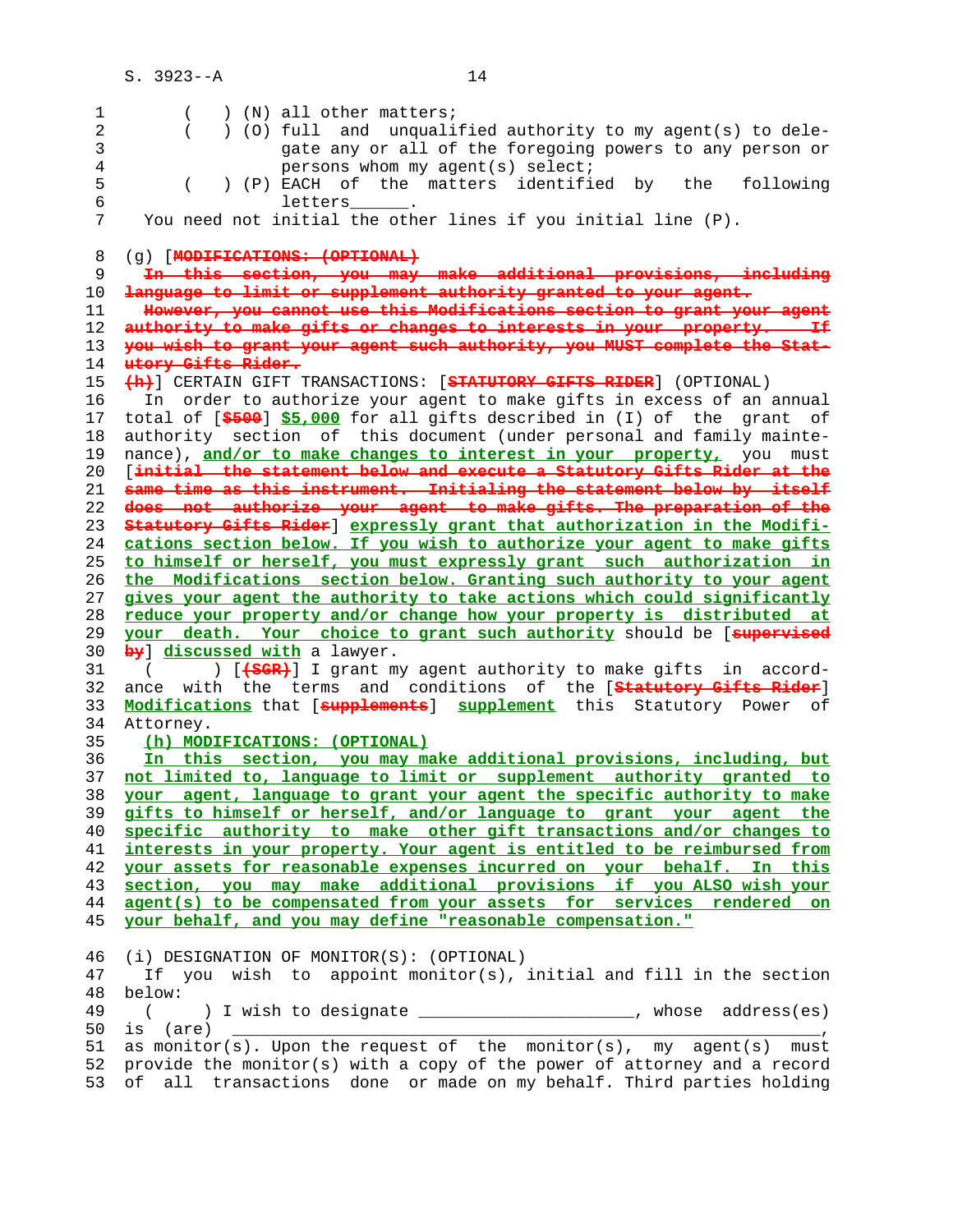1 records of such transactions shall provide the records to the monitor(s) 2 upon request.

3 (j) COMPENSATION OF AGENT(S): [**(OPTIONAL)**]

 4 Your agent is entitled to be reimbursed from your assets for reason- 5 able expenses incurred on your behalf. If you ALSO wish your agent(s) to 6 be compensated from your assets for services rendered on your behalf, 7 [**initial the statement below. If you**] **and/or you** wish to define "reason- 8 able compensation", you may do so above, under "Modifications"[**.** 9 **( ) My agent(s) shall be entitled to reasonable compensation for**

10 **services rendered.**]

 11 (k) ACCEPTANCE BY THIRD PARTIES: I agree to indemnify the third party 12 for any claims that may arise against the third party because of reli- 13 ance on this Power of Attorney. I understand that any termination of 14 this Power of Attorney, whether the result of my revocation of the Power 15 of Attorney or otherwise, is not effective as to a third party until the 16 third party has actual notice or knowledge of the termination.

 17 (l) TERMINATION: This Power of Attorney continues until I revoke it or 18 it is terminated by my death or other event described in section 5-1511 19 of the General Obligations Law.

 20 Section 5-1511 of the General Obligations Law describes the manner in 21 which you may revoke your Power of Attorney, and the events which termi- 22 nate the Power of Attorney.

23 (m) SIGNATURE AND ACKNOWLEDGMENT:

- 24 In Witness Whereof I have hereunto signed my name on \_\_\_\_\_\_\_\_\_\_, 20\_\_\_.
- 25 PRINCIPAL signs here: ==>\_\_\_\_\_\_\_\_\_\_\_\_\_\_\_\_\_\_\_\_\_\_\_\_\_\_\_\_\_\_\_\_\_\_\_\_\_\_\_\_\_\_

26 (acknowledgment)

27 (n) IMPORTANT INFORMATION FOR THE AGENT:

 28 When you accept the authority granted under this Power of Attorney, a 29 special legal relationship is created between you and the principal. 30 This relationship imposes on you legal responsibilities that continue 31 until you resign or the Power of Attorney is terminated or revoked. You 32 must:

 33 (1) act according to any instructions from the principal, or, where 34 there are no instructions, in the principal's best interest;

 35 (2) avoid conflicts that would impair your ability to act in the prin- 36 cipal's best interest;

 37 (3) keep the principal's property separate and distinct from any 38 assets you own or control, unless otherwise permitted by law;

 39 (4) keep a record [**or**] **of** all [**receipts, payments, and**] transactions 40 conducted for the principal **or keep all receipts of payments and trans-** 41 **actions conducted for the principal**; and

 42 (5) disclose your identity as an agent whenever you act for the prin- 43 cipal by writing or printing the principal's name and signing your own 44 name as "agent" in either of the following manners: (Principal's Name) 45 by (Your Signature) as Agent, or (your signature) as Agent for (Princi- 46 pal's Name).

 47 You may not use the principal's assets to benefit yourself or anyone 48 else or make gifts to yourself or anyone else unless the principal has 49 specifically granted you that authority in **the modifications section of**